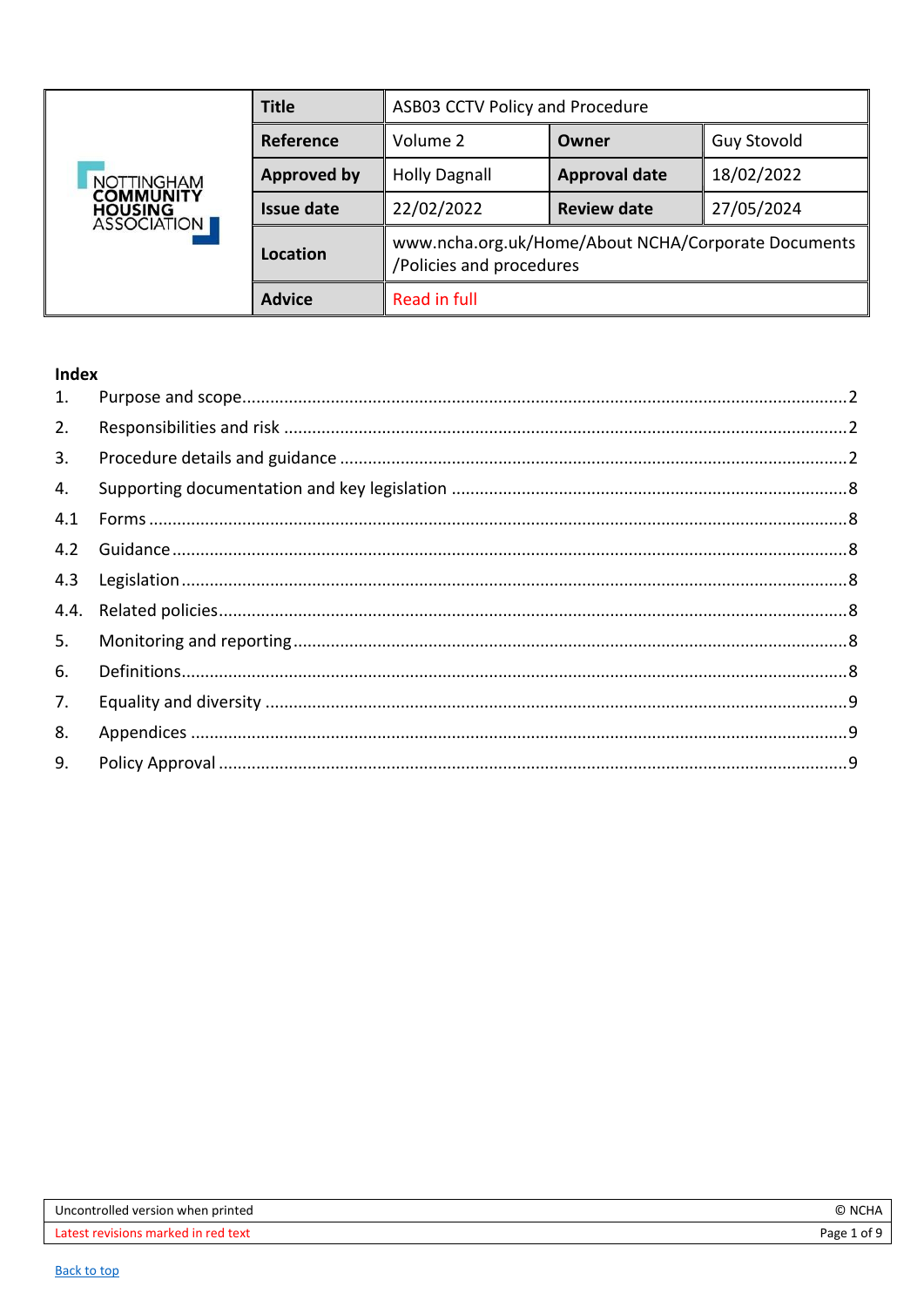## <span id="page-1-0"></span>**1. Purpose and scope**

- 1.1 This policy encompasses all forms of CCTV operated, managed or overseen in any way by NCHA colleagues and the use of private CCTV systems installed by customers in our properties. This includes:
	- the use of overt fixed CCTV systems installed at NCHA properties used to evidence instances of crime and ASB committed by NCHA residents at those sites, visitors to the properties or members of the general public within the vicinity;
	- the use of temporary covert CCTV installed by members of the Community Safety Team to evidence specific allegations of criminal and anti-social behaviour by a named customer or at an identified property;
	- advice and guidance given to customers who have, or wish to install their own CCTV system to protect their property;
	- that the use of Closed Circuit Television (CCTV) adheres to the principles of the Data Protection Act 1998, Human Rights Act 1998 and other relevant legislation;
	- that any CCTV system is not abused;
	- that CCTV is correctly and efficiently operated:
	- that NCHA complies with all relevant legislation and guidance regarding use of CCTV systems.
- 1.2 This policy contributes to NCHA's Mission and Vision to provide Great Services and Better Lives
- 1.3 This policy applies to all NCHA staff involved in the operation of CCTV systems. Relevant staff will be briefed on the content of this policy and given the appropriate training.

## <span id="page-1-1"></span>**2. Responsibilities and risk**

- 2.1 Head of Homes and Wellbeing Head of Communities Senior ASB Officer ASB Officers Estate Officers
- 2.2 It is the responsibility of NCHA as the Data Controller to be the overall owner of the CCTV scheme:
	- To ensure compliance with the policy.
	- To ensure compliance with the operating procedure at all times.
	- To ensure that the key objectives of the scheme are not exceeded.
	- To notify all persons on the property and in the locality that a CCTV scheme is in operation.
	- To facilitate formal subject access requests of any images captured under the terms of the General Data Protection Regulation.

### <span id="page-1-2"></span>**3. Procedure details and guidance**

3.1 Closed Circuit Television (CCTV) can operate in three forms.

### 3.1.1 **Overt**

Overt surveillance is carried out with the full knowledge of staff, customers and local people. The cameras are on open display and there are signs around the buildings advertising their use. This is a common method of deterring vandalism theft or anti-social behaviour. Images are recorded on an ongoing basis, are not routinely monitored and are not stored for longer than necessary; (enough time to detect that a crime has taken place usually 30 days). The images will only be viewed should an incident occur, or to monitor compliance with court

| Uncontrolled version when printed   | © NCHA      |
|-------------------------------------|-------------|
| Latest revisions marked in red text | Page 2 of 9 |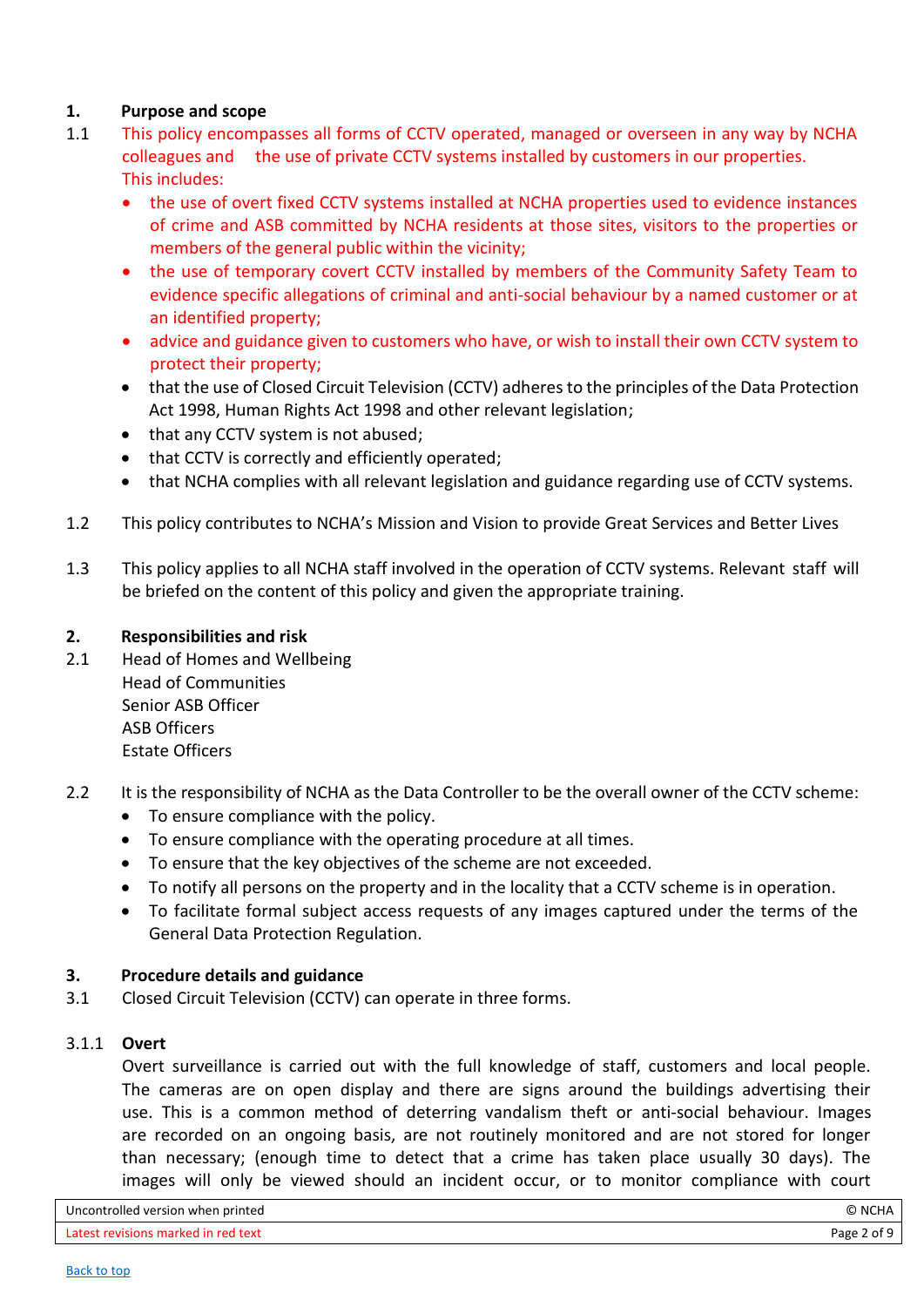orders and alleged perpetrators of ASB as an aid to the identification of the perpetrator and evidence in any subsequent warnings or prosecutions.

3.1.2 NCHA carry out overt surveillance on a number of its premises. The cameras are in full view and signs are erected to inform customers and local people that their images are being captured. In line with the guidance, these images will only be viewed by specific named individuals as per paragraph 2.1 above.

## 3.2 **Covert**

3.2.1 Covert surveillance is when the cameras are not advertised and are hidden from view. Images are captured without the knowledge of customers or local people and are usually monitored as an ongoing process. Routine covert surveillance is not carried out by NCHA.

## 3.3 **Directed covert**

- 3.3.1 Directed covert surveillance, is when a camera is secretly put in place and hidden from view. There are no signs displayed to inform the customers or local people that cameras are in operation. It is usually carried out in response to a serious or ongoing problem of criminal or anti-social behaviour (ASB) activity. In this case, cameras are installed for a fixed period of time, as an attempt to gather evidence. The images will be monitored at the end of the fixed period, to see if evidence of the ASB or criminal activity has been captured.
- 3.3.2 Directed covert surveillance is occasionally carried out by NCHA's Estates/ASB Team in relation to Anti-Social Behaviour or criminal activity. This may or may not be in conjunction with the police. Whenever directed covert surveillance is used, the guidance set out in "The Regulation of Investigatory Powers Act 2000" (RIPA) is followed.

### 3.4 **The Regulation of Investigatory Powers Act 2000**

The Act and accompanying Home Office Guidance is aimed at public authorities charged with the responsibility of identifying individuals and gathering evidence. It seeks to regulate what is expected of those public authorities as regards intrusive surveillance.

- 3.4.1 Whilst there is no legal requirement for a housing association to conform to the RIPA guidelines, it is seen as good practice to do so and NCHA always follow these guidelines and where appropriate works closely with the local police.
- 3.4.2 NCHA will identify that we use CCTV within the annual 'Notification' process required by the Data Protection Act 2018.
- 3.4.3 All schemes will operate within the guidelines set out in the 'CCTV Code of Practice Revised Edition v1.2' and any additional guidance published by the Information Commissioner and available from the Data Protection Officer.

### 3.5 **Overt surveillance & Data Protection Legislation**

NCHA must adhere to the following guidelines in order to conform to the code of practice:

- A named individual has responsibility for the management of the CCTV system/s.
- Cameras will not be hidden from view and signage informs the public of the presence, the purpose and ownership of the system.

| Uncontrolled version when printed   | ` NCHA      |
|-------------------------------------|-------------|
| Latest revisions marked in red text | Page 3 of 9 |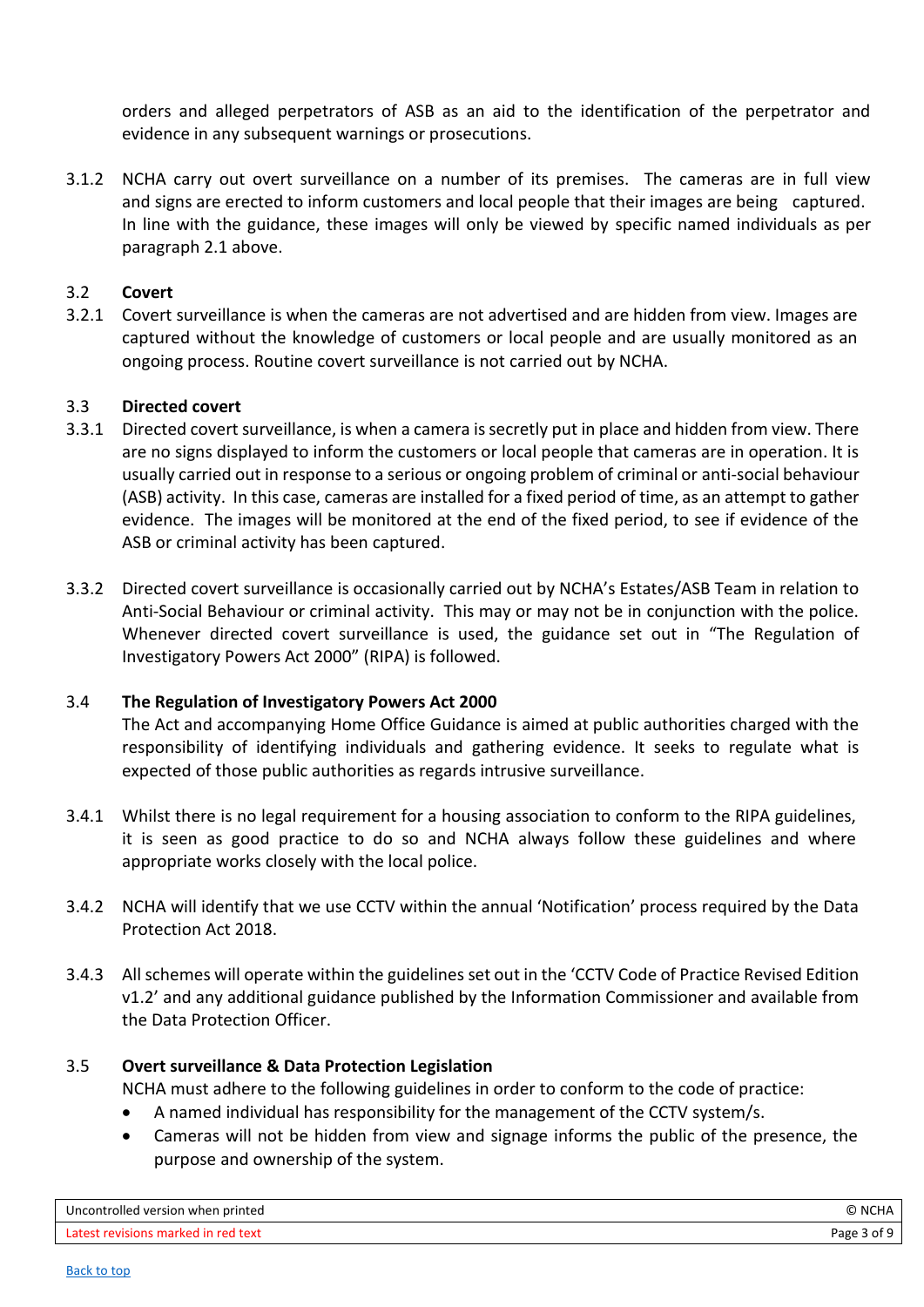- Cameras have been positioned to avoid impinging on the privacy of individuals not visiting the premises and not involved in unlawful activity.
- The systems are not subject to live monitoring or control under normal circumstances.
- Images recorded are retained for a maximum period of 30 days, and are only viewed as at paragraph 1.2 above.
- Images recorded are secured safely, and can only be viewed by authorised persons.
- Privacy Impact assessments will be carried out on all existing systems and all new systems will be configured with privacy zones where necessary.

### 3.6 **Key Objectives**

The principal objectives of the NCHA CCTV scheme are:

- i. To assist in the prevention and detection of crime and anti-social behaviour against both persons and property.
- ii. To facilitate the identification, apprehension and prosecution of offenders in relation to crime and anti-social behaviour.
- iii. To help reduce the fear of crime & ASB for customers, service users and support staff, particularly for those entering and leaving premises during the hours of darkness.

## 3.7 **Operation of CCTV Cameras**

- 3.7.1 NCHA will operate all CCTV Cameras. All cameras and recording equipment will be routinely checked every 6 months by a named individual staff member, and further checked and maintained by an appropriate servicing company.
- 3.7.2 Once any manufacturer's guarantees have ended NCHA will take over responsibility for maintaining the equipment and/or will negotiate the maintenance contracts with an appropriate servicing company.
- 3.7.3 The Data Protection Officer for NCHA will monitor the use of CCTV and the number of instances where CCTV images have been requested.

### 3.8 **Accountability**

- 3.8.1 NCHA as the Data Controller, has overall responsibility for monitoring the effectiveness of this policy.
- 3.8.2 The ASB Team will approve requests for the release of captured images following an incident of criminal activity, ASB or staff conduct, involving general needs or IHT properties.
- 3.8.3 The Duty Manager of SMART will approve requests for the release of captured images following an incident of criminal activity, ASB or staff conduct involving Care and Support properties.
- 3.8.4 To ensure that we comply with the General Data Protection Regulation all Subject Access Requests must be shared with the Data Protection Officer including:
	- Police incidents
	- Solicitors incidents
	- Subject incidents
	- Insurance company incidents or internal incidents

| Uncontrolled version when printed   | NCHA \      |
|-------------------------------------|-------------|
| Latest revisions marked in red text | Page 4 of 9 |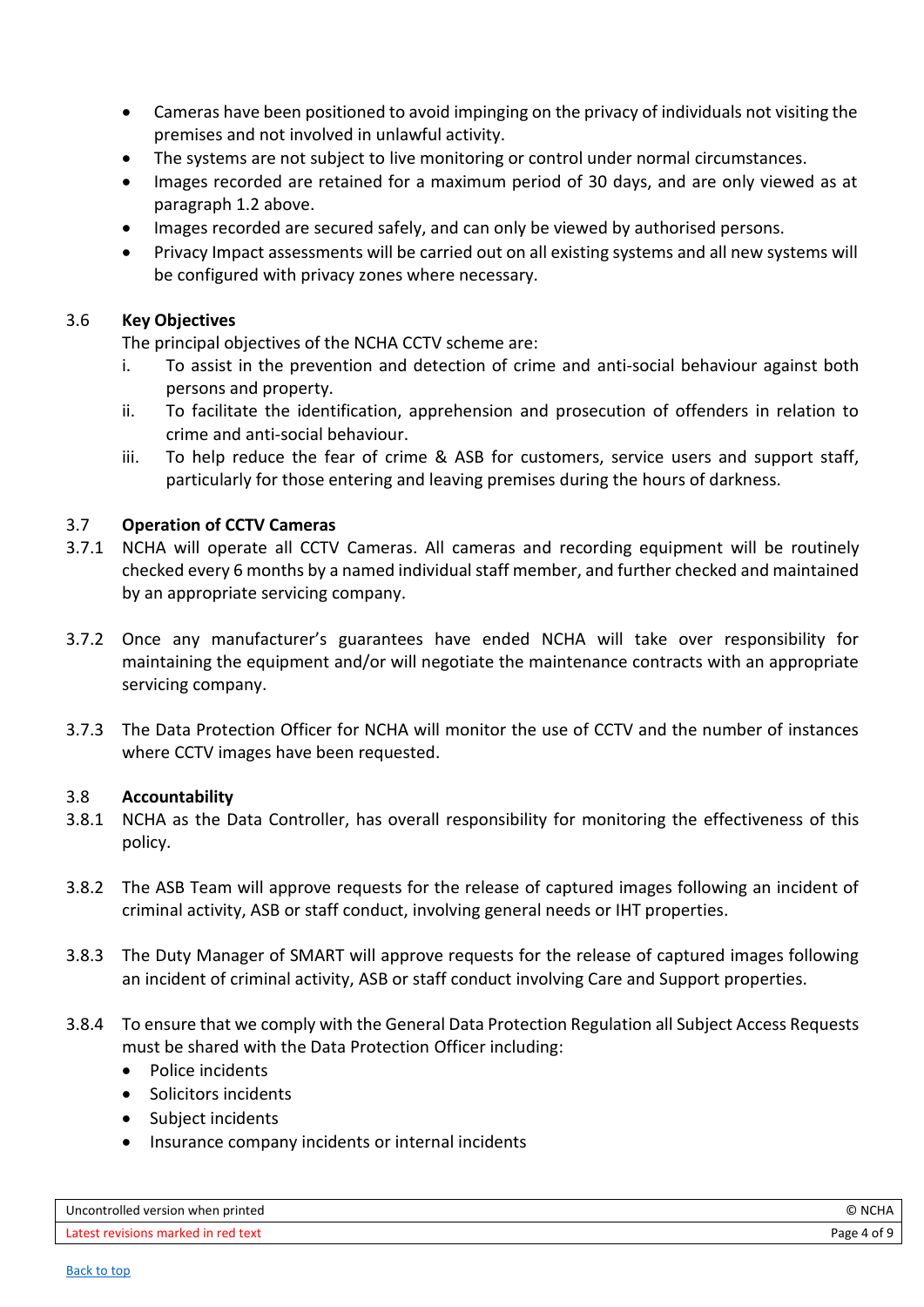## 3.9 **Directed covert surveillance and Data Protection legislation**

- 3.9.1 Directed covert surveillance is justified in the following instances:
	- i. Preventing/detecting crime or preventing disorder.
	- ii. In the interests of national security.
	- iii. In the interest of public safety.
	- iv. For the purpose of protecting public health.
	- v. RIPA.
- 3.9.2 The principal objectives in a directed covert surveillance operation would be to gather evidence of a crime which is of sufficiently good quality that it could be used as evidence in any court proceedings, where there is the potential for a custodial sentence of not less than 6 months.
- 3.9.3 Therefore the set up and provisions for directed covert surveillance vary in key important points from those for overt surveillance as set out above. The guidance for such an operation is set out below.
- 3.10 **Guidance for directed covert surveillance- The Regulation of Investigatory Powers Act 2000**
- 3.10.1 Part 1 of the Act relates to unlawful and authorised interception (e.g. entering people's homes and installing listening devices) Part 2 relates to surveillance and covert human intelligence sources.
- 3.10.2 Nottingham Community Housing Association has not and does not intend to engage in interception as defined by the Act. This guidance, therefore, concentrates on the practical application of Part 2 of the Act.
- 3.10.3 Public Authorities for the purpose of the Act include:
	- Police Forces
	- Intelligence Services
	- The Armed Forces
	- Revenue Departments (e.g. Customs and Excise)
	- Government Departments
	- National Assembly for Wales
	- Local Authorities
	- The Post Office
	- The Environmental Agency
	- The Food Standards Agency
	- The Financial Services Authority
	- The Intervention Board for Agricultural Produce
	- The Personal Investment Authority
- 3.10.4 Home Office Covert Surveillance Code of Practice 2018 states "Covert surveillance means surveillance which is carried out in a manner calculated to ensure that the persons subject to the surveillance are unaware that it is or may be taking place."
- 3.10.5 The Covert Surveillance Code of Practice 2018 distinguishes between intrusive surveillance and directed surveillance and proceeds to define the 2 categories and the authorisation procedures required for each.

| Uncontrolled version when printed   | NC'<br>.HA  |
|-------------------------------------|-------------|
| Latest revisions marked in red text | Page 5 of 9 |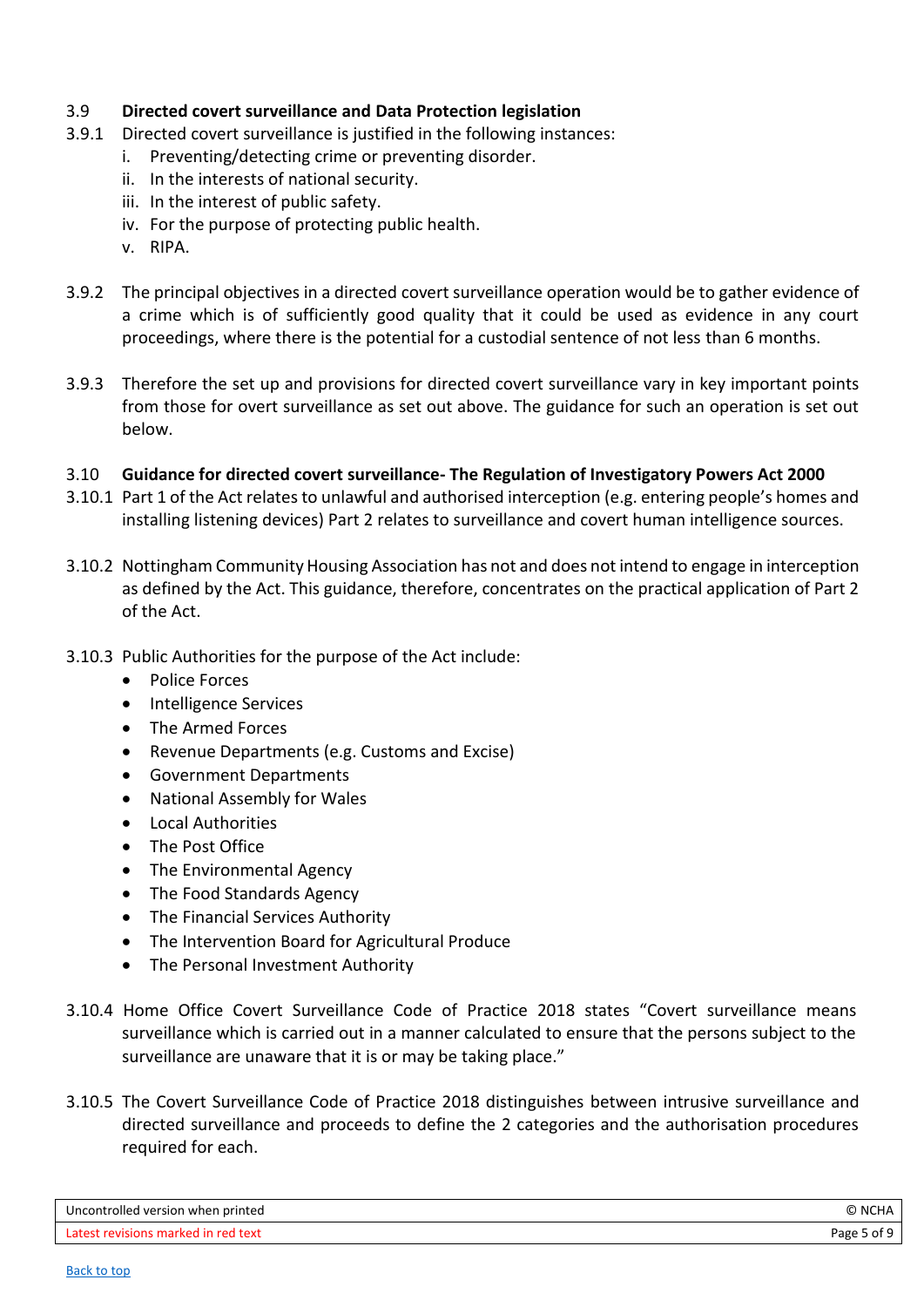## 3.11 **Intrusive surveillance**

- 3.11.1 Intrusive surveillance is covert surveillance that is carried out in relation to anything taking place on residential premises or in any private vehicle, and involves the presence of an individual on the premises or in the vehicle or by means of a surveillance device.
- 3.11.2 NCHA will not engage in intrusive surveillance operations.

## 3.12 **Directed covert surveillance**

- 3.12.1 Covert surveillance is directed if it is conducted:
	- for the purpose of a specific investigation or a specific operation; in such a manner as is likely to result in the obtaining of private information about a person (whether or not one is specifically identified for the purposes of the investigation or operation) Private information includes any information relating to an individual's private or family life.
	- otherwise than by way of an immediate response to events or circumstances the nature of which is such that it would not be reasonably practicable for an authorisation under part 2 of the Regulation of Investigatory Powers Act 2000 to be sought for the carrying out of the surveillance.
- 3.12.2 NCHA will only use directed surveillance operations where there is sufficient justification for doing so.

### 3.13 **Surveillance in general**

- 3.13.1 Surveillance has the potential to interfere with privacy rights.
- 3.13.2 In practical terms it is recommended that we assume ALL surveillance operations with which NCHA are involved should meet the following tests required by legislation:
	- i. Is in accordance with the law The (potential) interference with personal privacy must accord with one of the exceptions to Article 8 of the ECHR and the gathering of the data must comply with the General Data Protection Regulation.
	- ii. Proportionality The interference must fulfil a pressing social need and be proportionate in how it responds to that need.
	- iii. Third party collateral intrusion

The filming/recording of persons not connected with the investigation should be kept to an absolute minimum

### 3.14 **All surveillance**

- 3.14.1 In all surveillance operations a careful assessment should be made of what third party intrusions might occur- i.e. how many people other than the targets would be affected and the likely impact of a person recorded on CCTV asking to view the material.
	- i. Necessity

We should be able to show in writing that other methods of obtaining evidence have been tried and failed or that normal methods of obtaining evidence would be thwarted/abortive e.g. because of witness/victim fear. The reason stated must be capable of being audited and assessed at a later date.

ii. Fairness

The surveillance operation (s) must be carried out in a professional manner and with integrity.

| Uncontrolled version when printed   | ⋒<br><b>NCHA</b>        |
|-------------------------------------|-------------------------|
| Latest revisions marked in red text | <b>Page 6</b><br>י ot פ |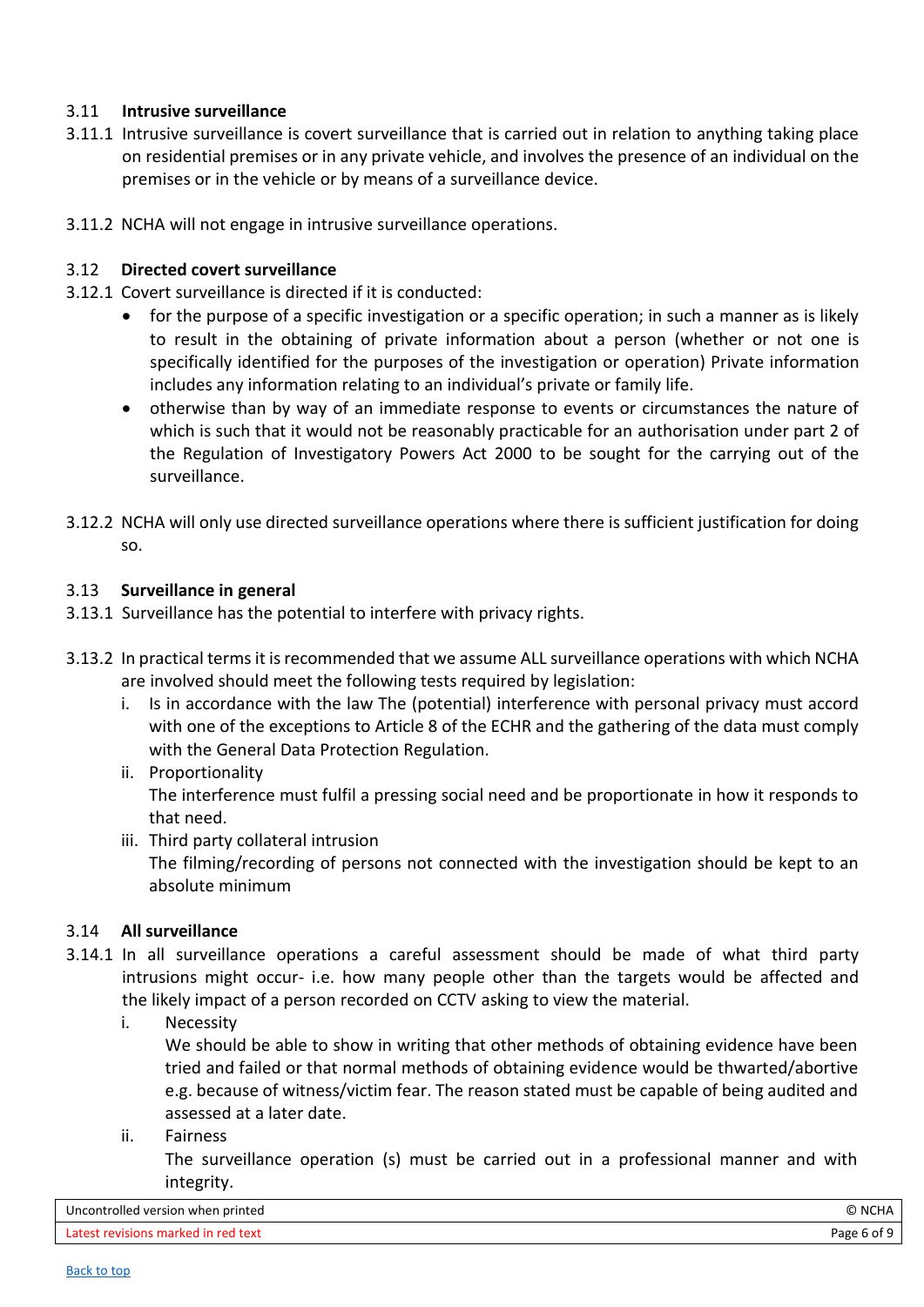- 3.14.2 Surveillance may mean:
	- Requesting deployment of CCTV in domestic situations
	- Providing a camcorder to an agency or private individual
	- Commissioning specialist officers (e.g. surveillance officers)
	- Commissioning private contractor (e.g. professional witnesses)
- 3.14.3 Much of NCHA's activity in the field of surveillance constitutes directed surveillance. To ensure that we can demonstrate compliance with the legal provisions, authority must be sought from a Director or the Head of Homes and Wellbeing to mount a covert surveillance using the RIPA application form.

## 3.15 **Justification for carrying out directed covert surveillance**

- 3.15.1 Directed surveillance using covert equipment should only be used in the most serious cases. The amendments to the Regulation of Investigatory Powers Act, state that covert targeted surveillance should only be used on cases where the conviction for an offence carries a potential sentence of not less than six months in custody. However there is the argument that environmental crime such as fly tipping where substantial fines of up to £5,000 or in very serious cases 5 years imprisonment are the norm is also covered.
- 3.15.2 **NCHA will not deploy covert CCTV in cases of low level anti-social behaviour or minor tenancy breaches i.e. cases of dog fouling, untidy gardens, and children playing. (See ASB Policy for guidance on low level ASB)**

## 3.16 **Domestic CCTV**

- 3.16.1 An individual has the right to protect their property and this can be done by using a CCTV system where it is necessary, such as a security measure. However, the Surveillance Camera Commissioner recommends that users of CCTV systems should operate them in a responsible way to respect the privacy of others.
- 3.16.2 Although this seems a reasonable use, there have been a number of complaints to the police, ICO and the SCC from neighbours and other members of the public using pavements in the vicinity, who believe that cameras are being used to spy on them and their families.
- 3.16.3 Although tenants are required to seek their landlord's permission to make improvements, alterations and additions to their homes, they are not required to seek permission for CCTV given that it does not alter the structure of the building and will be removed by an outgoing tenant
- 3.16.4 Any tenants enquiring about CCTV installations will be advised to visit [www.gov.uk](http://www.gov.uk/) for advice on the use of domestic CCTV.
- 3.16.5 Any tenant complaining about a neighbour's use of CCTV will be signposted to the Information Commissioner's Office. However colleagues will visit the alleged perpetrator to ensure adequate signage is in place and to advise them to ensure they follow recommendations made by the ICO around domestic installations. Where evidence indicates that CCTV surveillance is being used to harass a neighbour this will be investigated as anti-social behaviour.

| Uncontrolled version when printed   | I NCHA      |
|-------------------------------------|-------------|
| Latest revisions marked in red text | Page 7 of 9 |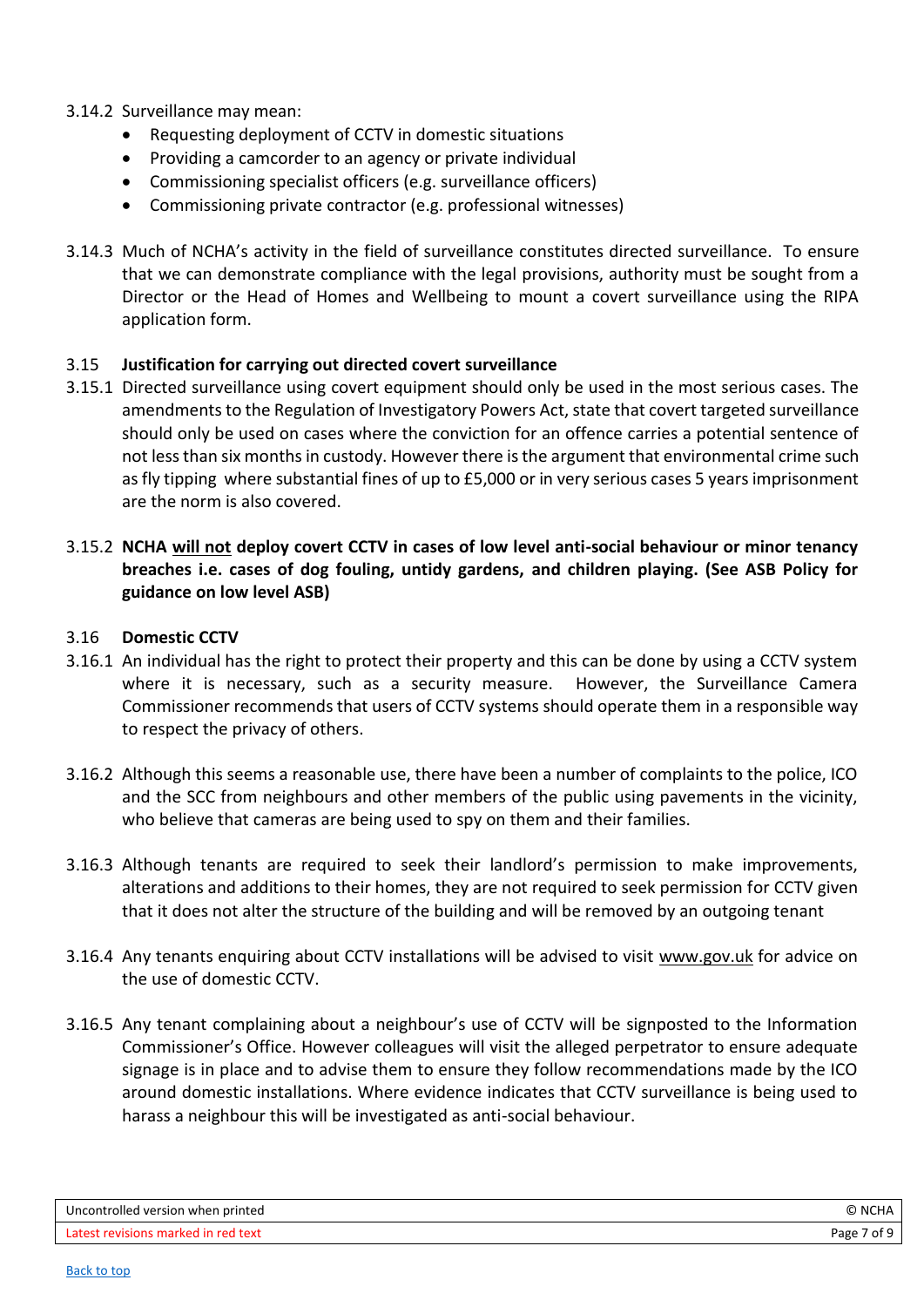## 3.17 **New installations of overt CCTV**

- 3.17.1 For all new NCHA developments our Senior ASB Officer will liaise with our Development team who will in turn discuss the appropriateness of installing CCTV systems with the local authority for the area in which the development is being built.
- 3.17.2 On an annual basis, in line with budget setting timescales, requests for new installations to be retrofitted into communal areas will be received by the Senior ASB Officer from either Homes and Wellbeing or Care and Support staff following NCHA's CCTV approval process. Approvals for installations will be made by the Senior ASB Officer and Head of Homes and Wellbeing to inform a planned installation programme for the following financial year.
- 3.17.3 During the year, outside of the planned programme, temporary or permanent CCTV installations due to an increase in anti-social behaviour that wasn't there before to have informed the planned programme, but is serious enough to warrant CCTV will be considered following NCHA's CCTV Approval process.

## <span id="page-7-0"></span>**4. Supporting documentation and key legislation**

- <span id="page-7-1"></span>4.1 Forms
- <span id="page-7-2"></span>4.2 Guidance [Surveillance camera code of practice](https://www.gov.uk/government/publications/surveillance-camera-code-of-practice) [Information Commissioner's Office website](https://ico.org.uk/for-the-public/cctv)
- <span id="page-7-3"></span>4.3 Legislation [Data Protection Act 2018](https://www.legislation.gov.uk/ukpga/2018/12/contents/enacted) [Information Commissioners Office CCTV Code of Practice Revised Edition v1.2](https://ico.org.uk/media/1542/cctv-code-of-practice.pdf) [Human Rights Act 1998](https://www.equalityhumanrights.com/en/human-rights/human-rights-act) [Regulations of Investigatory Powers Act 2000](https://www.legislation.gov.uk/ukpga/2000/23/pdfs/ukpga_20000023_en.pdf)
- <span id="page-7-4"></span>4.4. Related policies ASB01 Anti-social Behaviour and Hate Crimes Policy

## <span id="page-7-5"></span>**5. Monitoring and reporting**

- 5.1 In order to assess the effectiveness of CCTV, the Senior ASB Officer will assess on a quarterly basis:
	- The number of requests to download images by NCHA staff and other agencies.
	- The number of instances of images facilitating the identification, apprehension and prosecution of offenders (where this information is supplied by the Police). Note - We do not provide information and images to customers and members of the public but will share them with the Police or their insurers upon request.
- 5.2 The monitoring data will be reported to the Head of Communities as part of a regular housing management report.
- 5.3 Records of requests and outcomes will be passed to the Data Protection Officer quarterly.

### <span id="page-7-6"></span>**6. Definitions**

- CCTV Close Circuit Television
- ASB Anti-Social Behaviour

| Uncontrolled version when printed   |             |
|-------------------------------------|-------------|
| Latest revisions marked in red text | Page 8 of 9 |